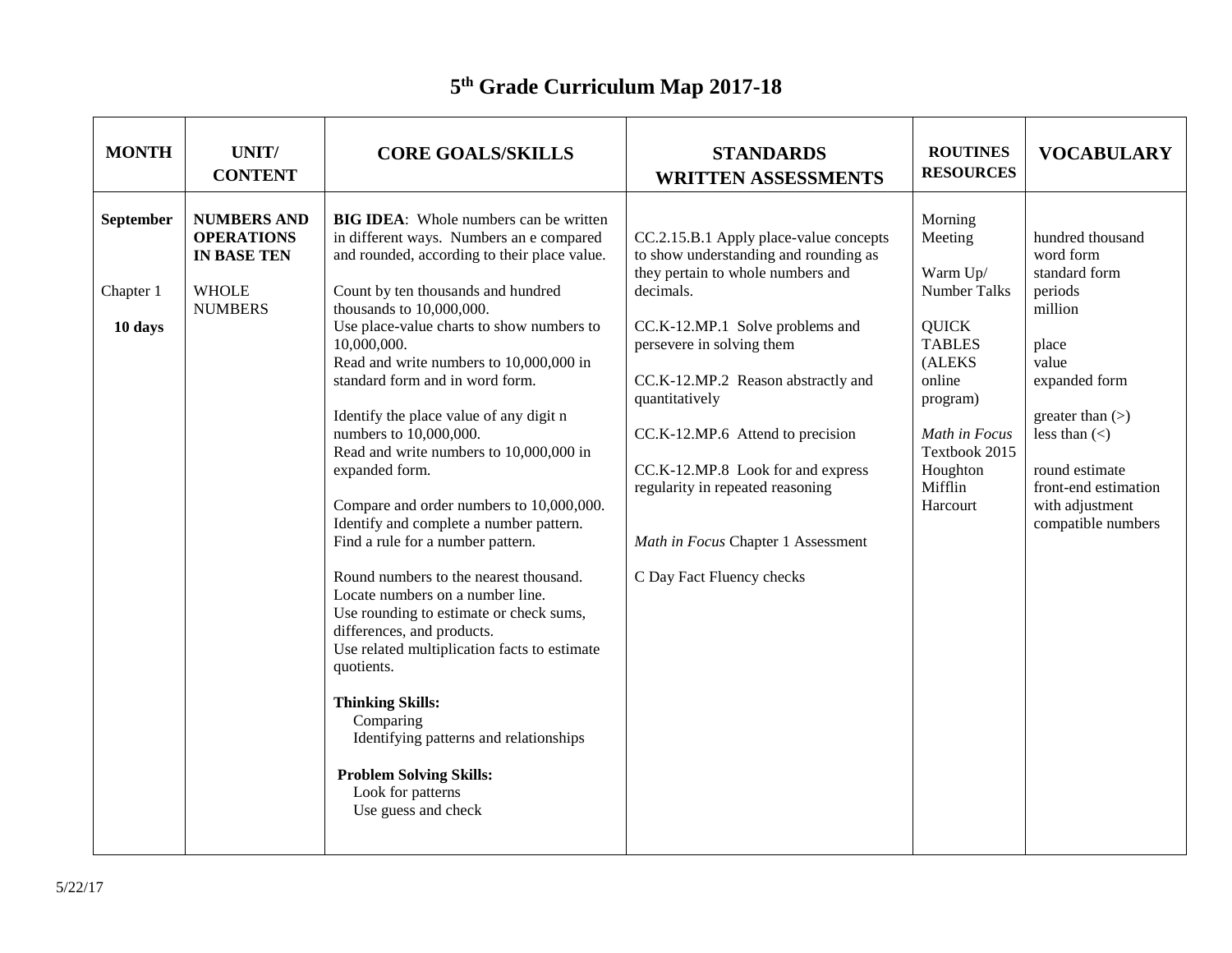| Chapter 2<br>13 days | <b>WHOLE NUMBER</b><br><b>MULTIPLICATION</b><br><b>AND DIVISION</b> | <b>BIG IDEAS:</b> Patterns can be used to help<br>you multiply and divide numbers.<br>Numeric expressions can be simplified using<br>the order of operations.<br>Multiplication and division can be used to<br>solve real-world problems.<br>Use a calculator to add, subtract, multiply,<br>and divide whole numbers.<br>Multiply numbers by 10, 100, or 1,000 using<br>patterns.<br>Multiply numbers up to 4-digits by multiples<br>of 10, 100, or 1,000.<br>Use rounding to estimate products.<br>Multiply whole numbers by 10 squared and<br>10 cubed.<br>Multiply a 2-, 3- or 4-digit numer by a $2-$<br>digit number.<br>Divide numbers by 10, 100, or 1,000 using<br>patterns.<br>Divide numbers up to 4-digits by multiples<br>of 10, 100, or 1,000.<br>Use rounding and related multiplication facts<br>to estimate quotients.<br>Divide a 2-, 3-, or 4-digit number by a 2-digit<br>number.<br>Use order of operations to simplify a numeric<br>expression.<br>Evaluate numerical expressions with<br>parentheses, brackets, and braces.<br>Use efficient strategies to solve multi-step<br>problems involving multiplication and<br>division.<br>Express and interpret a product or quotient<br>appropriately. | CC.2.15.B.1 Apply place-value concepts<br>to show understanding and rounding as<br>they pertain to whole numbers and<br>decimals.<br>CC.2.1.5.B.2 Extend an understanding of<br>operations with whole numbers to perform<br>operations including decimals.<br>CC.2.2.5.A.1 Interpret and evaluate<br>numerical expressions using order of<br>operations.<br>CC.K-12.MP.1 Solve problems and<br>persevere in solving them<br>CC.K-12.MP.2 Reason abstractly and<br>quantitatively<br>CC.K-12.MP.3 Construct viable arguments<br>and critique the reasoning of others.<br>CC.K-12.MP.4 Model with mathematics<br>CC.K-12.MP.5 Use appropriate tools<br>strategically<br>CC.K-12.MP.6 Attend to precision<br>CC.K-12.MP.7 Look for and make use of<br>structure<br>CC.K-12.MP.8 Look for and express<br>regularity in repeated reasoning<br>Math in Focus Chapter 2 Assessment<br>C Day Fact Fluency checks | Morning<br>Meeting<br>Warm Up/<br>Number Talks<br><b>QUICK</b><br><b>TABLES</b><br>(ALEKS<br>online<br>program)<br>Math in Focus<br>Textbook 2015<br>Houghton<br>Mifflin<br>Harcourt | product<br>factor<br>exponent<br>base<br>square<br>cube<br>quotient<br>dividend<br>divisor<br>numeric expression<br>order of operations |
|----------------------|---------------------------------------------------------------------|---------------------------------------------------------------------------------------------------------------------------------------------------------------------------------------------------------------------------------------------------------------------------------------------------------------------------------------------------------------------------------------------------------------------------------------------------------------------------------------------------------------------------------------------------------------------------------------------------------------------------------------------------------------------------------------------------------------------------------------------------------------------------------------------------------------------------------------------------------------------------------------------------------------------------------------------------------------------------------------------------------------------------------------------------------------------------------------------------------------------------------------------------------------------------------------------------------------------------|----------------------------------------------------------------------------------------------------------------------------------------------------------------------------------------------------------------------------------------------------------------------------------------------------------------------------------------------------------------------------------------------------------------------------------------------------------------------------------------------------------------------------------------------------------------------------------------------------------------------------------------------------------------------------------------------------------------------------------------------------------------------------------------------------------------------------------------------------------------------------------------------------------|--------------------------------------------------------------------------------------------------------------------------------------------------------------------------------------|-----------------------------------------------------------------------------------------------------------------------------------------|
|----------------------|---------------------------------------------------------------------|---------------------------------------------------------------------------------------------------------------------------------------------------------------------------------------------------------------------------------------------------------------------------------------------------------------------------------------------------------------------------------------------------------------------------------------------------------------------------------------------------------------------------------------------------------------------------------------------------------------------------------------------------------------------------------------------------------------------------------------------------------------------------------------------------------------------------------------------------------------------------------------------------------------------------------------------------------------------------------------------------------------------------------------------------------------------------------------------------------------------------------------------------------------------------------------------------------------------------|----------------------------------------------------------------------------------------------------------------------------------------------------------------------------------------------------------------------------------------------------------------------------------------------------------------------------------------------------------------------------------------------------------------------------------------------------------------------------------------------------------------------------------------------------------------------------------------------------------------------------------------------------------------------------------------------------------------------------------------------------------------------------------------------------------------------------------------------------------------------------------------------------------|--------------------------------------------------------------------------------------------------------------------------------------------------------------------------------------|-----------------------------------------------------------------------------------------------------------------------------------------|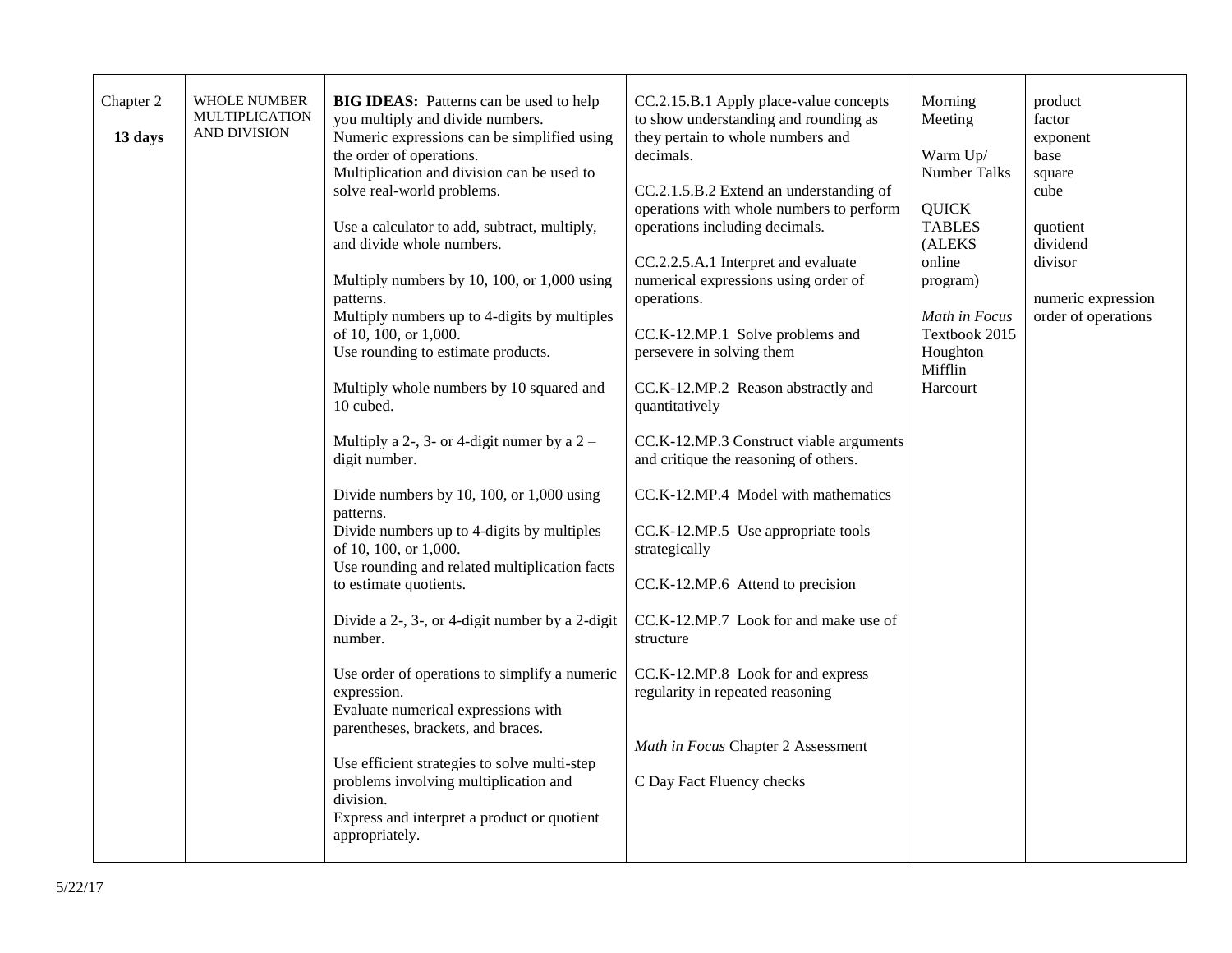|                     |                                                        | <b>Thinking Skill:</b><br>Identifying patterns and relationships<br><b>Problem Solving Strategy:</b><br>Look for patterns<br>Restate the problem                                                                                                                                                                                                                                                                                                                                                                                                                                                                                                                                                                                                                                                                                                  |                                                                                                                                                                                                                                                                                                                                                                                                                                                                                                                                                                                                                                     |                                                                                                                                                                                             |                                                                                                                                               |
|---------------------|--------------------------------------------------------|---------------------------------------------------------------------------------------------------------------------------------------------------------------------------------------------------------------------------------------------------------------------------------------------------------------------------------------------------------------------------------------------------------------------------------------------------------------------------------------------------------------------------------------------------------------------------------------------------------------------------------------------------------------------------------------------------------------------------------------------------------------------------------------------------------------------------------------------------|-------------------------------------------------------------------------------------------------------------------------------------------------------------------------------------------------------------------------------------------------------------------------------------------------------------------------------------------------------------------------------------------------------------------------------------------------------------------------------------------------------------------------------------------------------------------------------------------------------------------------------------|---------------------------------------------------------------------------------------------------------------------------------------------------------------------------------------------|-----------------------------------------------------------------------------------------------------------------------------------------------|
| October             |                                                        |                                                                                                                                                                                                                                                                                                                                                                                                                                                                                                                                                                                                                                                                                                                                                                                                                                                   |                                                                                                                                                                                                                                                                                                                                                                                                                                                                                                                                                                                                                                     |                                                                                                                                                                                             |                                                                                                                                               |
| Chapter 3<br>8 days | <b>FRACTIONS</b><br><b>AND MIXED</b><br><b>NUMBERS</b> | <b>BIG IDEA:</b> Add and subtract unlike<br>fractions and mixed numbers by rewriting<br>them with like denominators.<br>Add two unlike fractions where one<br>denominator is not a multiple of the other.<br>Estimate sums of fractions.<br>Subtract two unlike fractions where one<br>denominator is not a multiple of the other.<br>Estimate the differences between fractions.<br>Understand and apply the relationships<br>between fractions, mixed numbers, and<br>division expressions.<br>Express fractions, division, expressions, and<br>mixed numbers as decimals.<br>Add mixed numbers with or without<br>renaming.<br>Estimate sums of mixed numbers.<br>Subtract mixed numbers with or without<br>renaming.<br>Estimate differences between mixed<br>numbers.<br>Solve real-world problems involving<br>fractions and mixed numbers. | CC.2.1.5.C.1 Use the understanding of<br>equivalency to add and subtract fractions.<br>CC.2.1.5.C.2 Apply and extend previous<br>understandings of multiplication and<br>division to multiply and divide fractions.<br>CC.K-12.MP.1 Solve problems and<br>persevere in solving them<br>CC.K-12.MP.2 Reason abstractly and<br>quantitatively<br>CC.K-12.MP.3 Construct viable arguments<br>and critique the reasoning of others.<br>CC.K-12.MP.4 Model with mathematics<br>CC.K-12.MP.6 Attend to precision<br>CC.K-12.MP.7 Look for and make use of<br>structure<br>Math in Focus Chapter 3 Assessment<br>C Day Fact Fluency checks | Morning<br>Meeting<br>Warm Up/<br><b>Number Talks</b><br><b>QUICK</b><br><b>TABLES</b><br>(ALEKS<br>online<br>program)<br>Math in Focus<br>Textbook 2015<br>Houghton<br>Mifflin<br>Harcourt | multiple<br>least common multiple<br>least common<br>denominator<br>equivalent fractions<br>benchmarks<br>division expression<br>mixed number |
|                     |                                                        | <b>Thinking Skills:</b><br>Analyzing parts and whole                                                                                                                                                                                                                                                                                                                                                                                                                                                                                                                                                                                                                                                                                                                                                                                              |                                                                                                                                                                                                                                                                                                                                                                                                                                                                                                                                                                                                                                     |                                                                                                                                                                                             |                                                                                                                                               |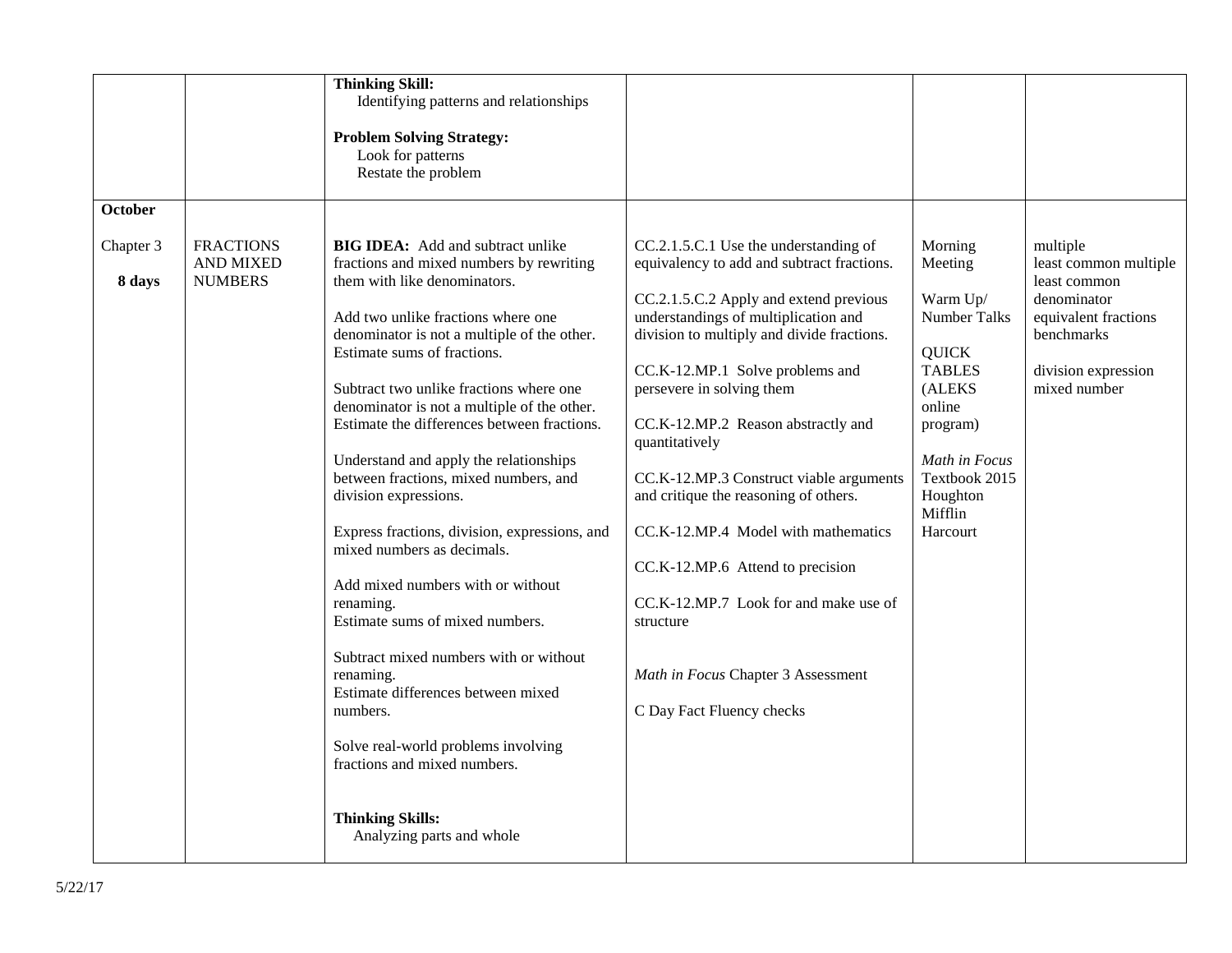|                                         |                                                                                              | <b>Problem Solving Strategies:</b><br>Use a model<br>Use before-and-after concepts                                                                                                                                                                                                                                                                                                                                                                                                                                                                                                                                                                                                                                                |                                                                                                                                                                                                                                                                                                                                                               |                                                                                                  |                                                                                                |
|-----------------------------------------|----------------------------------------------------------------------------------------------|-----------------------------------------------------------------------------------------------------------------------------------------------------------------------------------------------------------------------------------------------------------------------------------------------------------------------------------------------------------------------------------------------------------------------------------------------------------------------------------------------------------------------------------------------------------------------------------------------------------------------------------------------------------------------------------------------------------------------------------|---------------------------------------------------------------------------------------------------------------------------------------------------------------------------------------------------------------------------------------------------------------------------------------------------------------------------------------------------------------|--------------------------------------------------------------------------------------------------|------------------------------------------------------------------------------------------------|
| <b>November</b><br>Chapter 4<br>12 days | <b>MULTIPLYING</b><br>AND DIVIDING<br><b>FRACTIONS</b><br><b>AND MIXED</b><br><b>NUMBERS</b> | BIG IDEA: Whole numbers, fractions, and<br>mixed numbers can be multiplied or divided<br>in any combination.<br>Multiply proper fractions.<br>Solve real-world problems involving<br>multiplication of proper fractions.                                                                                                                                                                                                                                                                                                                                                                                                                                                                                                          | CC.2.1.5.C.2 Apply and extend previous<br>understandings of multiplication and<br>division to multiply and divide fractions.<br>CC.K-12.MP.1 Solve problems and<br>persevere in solving them<br>CC.K-12.MP.2 Reason abstractly and<br>quantitatively                                                                                                          | Morning<br>Meeting<br>Warm Up/<br><b>Number Talks</b><br><b>QUICK</b><br><b>TABLES</b><br>(ALEKS | product<br>common factor<br>proper fraction<br>improper fraction<br>mixed number<br>reciprocal |
|                                         |                                                                                              | Multiply improper fractions by proper<br>fractions.<br>Multiply a mixed number by a whole<br>number.<br>Compare the size of a product to the size of<br>its factors.<br>Multiply whole numbers by proper fractions.<br>Solve real-world problems involving<br>multiplication of whole numbers and mixed<br>numbers.<br>Divide fraction by a whole number.<br>Divide a whole number by a unit fraction.<br>Solve real-world problems involving<br>multiplication and division in fractions.<br>Solve real-world problems involving division<br>of a whole number by a unit fraction.<br><b>Thinking Skill:</b><br>Identifying patterns and relationships.<br><b>Problem Solving Strategy:</b><br>Look for a pattern<br>Use a model | CC.K-12.MP.3 Construct viable arguments<br>and critique the reasoning of others.<br>CC.K-12.MP.4 Model with mathematics<br>CC.K-12.MP.6 Attend to precision<br>CC.K-12.MP.7 Look for and make use of<br>structure<br>CC.K-12.MP.8 Look for and express<br>regularity in repeated reasoning<br>Math in Focus Chapter 4 Assessment<br>C Day Fact Fluency checks | online<br>program)<br>Math in Focus<br>Textbook 2015<br>Houghton<br>Mifflin<br>Harcourt          |                                                                                                |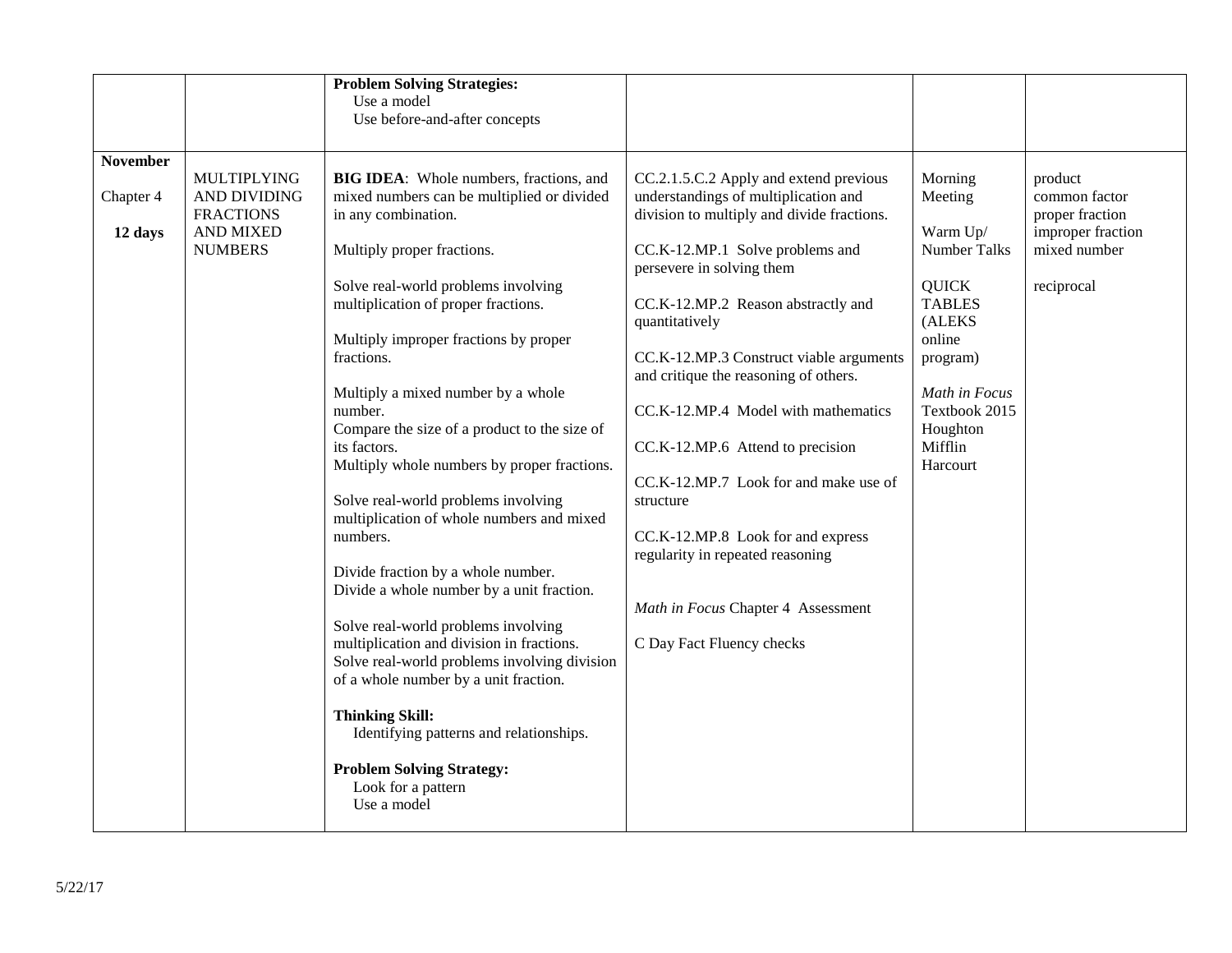| Chapter 5<br>11 days                   | <b>OPERATIONS AND</b><br><b>ALGEBRAIC</b><br><b>THINKING</b><br><b>ALGEBRA</b> | <b>BIG IDEA:</b><br>Algebraic thinking can be used to describe<br>situations and solve real-world problems.<br>Identify and extend number patterns.<br>Identify the relationship between two sets of<br>numbers.<br>Recognize, write, and evaluate simple<br>algebraic expressions in one variable.<br>Simply algebraic expressions in one variable.<br>Write and evaluate inequalities.<br>Solve simple equations.<br>Solve real-world problems involving<br>algebraic expressions.<br><b>Thinking Skill:</b><br>Sequencing<br><b>Problem Solving Strategy:</b><br>Make a systematic list | CC.2.2.5.A.1 Interpret and evaluate<br>numerical expressions using order of<br>operations.<br>CC.2.2.5.A.4 Analyze patterns and<br>relationships using two rules.<br>CC.K-12.MP.1 Solve problems and<br>persevere in solving them<br>CC.K-12.MP.2 Reason abstractly and<br>quantitatively<br>CC.K-12.MP.3 Construct viable<br>arguments and critique the reasoning of<br>others<br>CC.K-12.MP.4 Model with mathematics<br>CC.K-12.MP.6 Attend to precision<br>CC.K-12.MP.7 Look for and make use of<br>structure.<br>CC.K-12.MP.8 Look for and express<br>regularity in repeated reasoning<br>Math in Focus Chapter 5 Assessment<br>C Day Fact Fluency checks | Morning<br>Meeting<br>Warm Up/<br><b>Number Talks</b><br><b>QUICK</b><br><b>TABLES</b><br>(ALEKS<br>online<br>program)<br>Math in Focus<br>Textbook 2015<br>Houghton<br>Mifflin<br>Harcourt | number pattern<br>term<br>variable<br>numeriacal expression<br>evaluate algebraic<br>expression<br>simplify<br>like terms<br>inequality<br>equation<br>solve<br>true<br>equality properties |
|----------------------------------------|--------------------------------------------------------------------------------|--------------------------------------------------------------------------------------------------------------------------------------------------------------------------------------------------------------------------------------------------------------------------------------------------------------------------------------------------------------------------------------------------------------------------------------------------------------------------------------------------------------------------------------------------------------------------------------------|---------------------------------------------------------------------------------------------------------------------------------------------------------------------------------------------------------------------------------------------------------------------------------------------------------------------------------------------------------------------------------------------------------------------------------------------------------------------------------------------------------------------------------------------------------------------------------------------------------------------------------------------------------------|---------------------------------------------------------------------------------------------------------------------------------------------------------------------------------------------|---------------------------------------------------------------------------------------------------------------------------------------------------------------------------------------------|
| <b>December</b><br>Chapter 6<br>7 days | <b>NUMBERS AND</b><br><b>OPERATIONS</b><br><b>IN BASE TEN</b><br><b>AREA</b>   | <b>BIG IDEA:</b> Base and height are<br>measurements that are used to find the area<br>of a triangle.<br>Find the area of a rectangle with fractional<br>side lengths by counting square units, and by<br>using a formula.<br>Idenitfy the base given the height of a<br>triangle.                                                                                                                                                                                                                                                                                                         | CC.2.1.5.C.2 Apply and extend previous<br>understandings of multiplication and<br>division to multiply and divide fractions.<br>CC.K-12.MP.1 Solve problems and<br>persevere in solving them.<br>CC.K-12.MP.2 Reason abstractly and<br>quantitatively.                                                                                                                                                                                                                                                                                                                                                                                                        | Morning<br>Meeting<br>Warm Up/<br>Number Talks<br><b>QUICK</b><br><b>TABLES</b><br>(ALEKS<br>online                                                                                         | vertex<br>side<br>angle<br>base<br>height<br>perpendicular<br>area<br>right triangle                                                                                                        |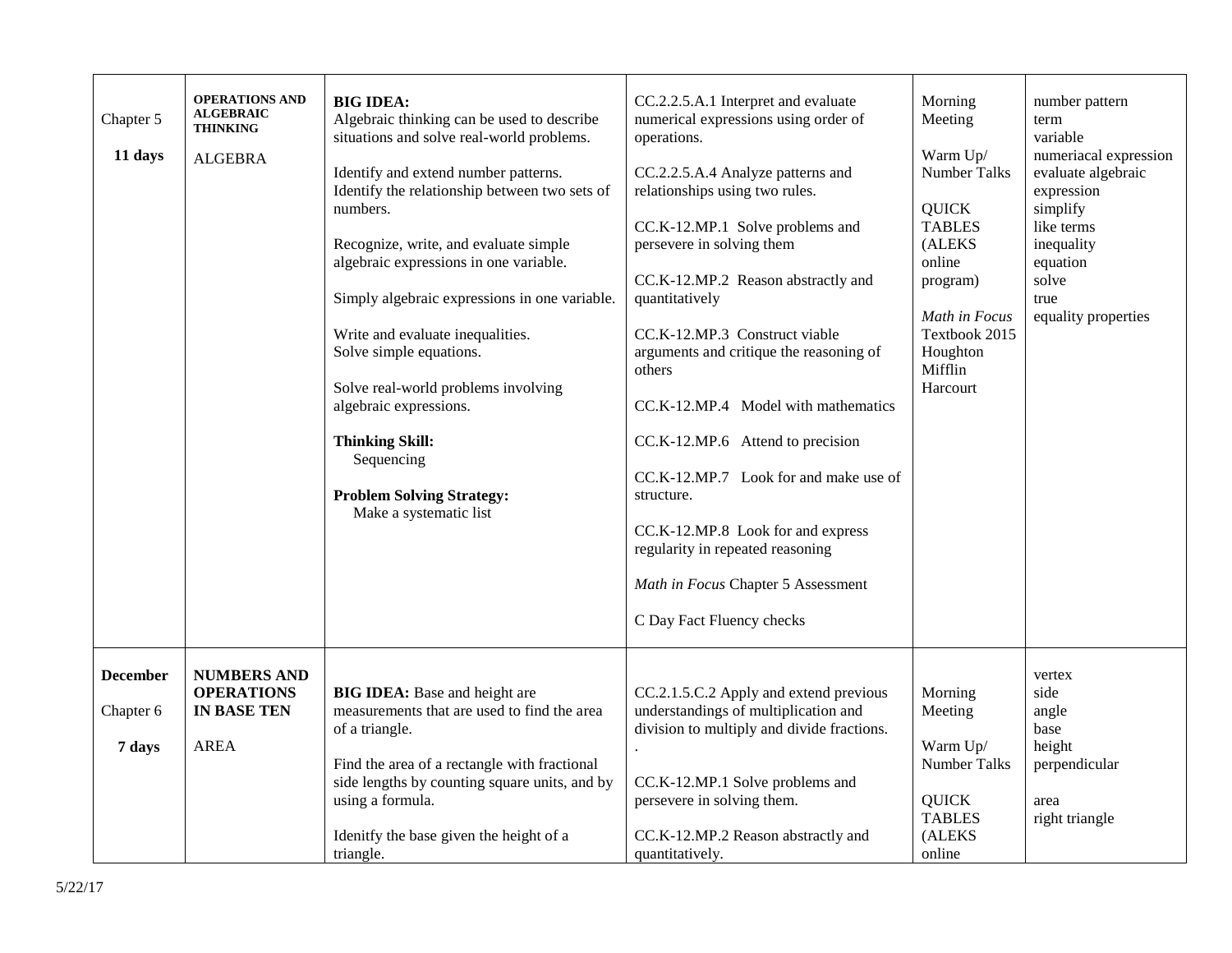|                                                 |              | Identify the height given the base of a<br>triangle.<br>Find the area of a triangle given its base and<br>its height.<br><b>Thinking Skills:</b><br>Spatial visualization<br><b>Problem Solving Strategies:</b><br>Look for patterns                                                                                                                                                                                                                                                                                                                                                                     | CC.K-12.MP.3 Construct viable arguments<br>and critique the reasoning of others.<br>CC.K-12.MP.4 Model with mathematics.<br>CC.K-12.MP.6 Attend to precision.<br>CC.K-12.MP.7 Look for and make use of<br>structure<br>CC.K-12.MP.8 Look for and express<br>regularity in repeated reasoning<br>Math in Focus Chapter 6 Assessment<br>C Day Fact Fluency checks                                                                                                                            | program)<br>Math in Focus<br>Textbook 2015<br>Houghton<br>Mifflin<br>Harcourt                                                                                                               |                                                                                  |
|-------------------------------------------------|--------------|----------------------------------------------------------------------------------------------------------------------------------------------------------------------------------------------------------------------------------------------------------------------------------------------------------------------------------------------------------------------------------------------------------------------------------------------------------------------------------------------------------------------------------------------------------------------------------------------------------|--------------------------------------------------------------------------------------------------------------------------------------------------------------------------------------------------------------------------------------------------------------------------------------------------------------------------------------------------------------------------------------------------------------------------------------------------------------------------------------------|---------------------------------------------------------------------------------------------------------------------------------------------------------------------------------------------|----------------------------------------------------------------------------------|
| Mid-Dec. -<br>Early Jan<br>Chapter 7<br>10 days | <b>RATIO</b> | BIG IDEA: Two numbers can be compared<br>by subtraction. To or more numbers or<br>quantities can also be compared by division<br>and the comparison expressed as a ratio.<br>read and write ratios.<br>Find equivalent ratios.<br>Solve real-world problems involving ratios.<br>Interpret ratios given in fraction form.<br>Write ratios in fraction form to find how<br>many times as large as one number another<br>number is.<br>Read and write ratios with three quantities.<br>Express equivalent ratios with three<br>quantities.<br>Solve real-world problems involving ratios<br>and fractions. | CC.2.1.5.C.2 Apply and extend previous<br>understandings of multiplication and<br>division to multiply and divide fractions.<br>CC.K-12.MP.1 Solve problems and<br>persevere in solving them<br>CC.K-12.MP.2 Reason abstractly and<br>quantitatively<br>CC.K-12.MP.3 Construct viable arguments<br>and critique the reasoning of others.<br>CC.K-12.MP.4<br>Model with mathematics<br>CC.K-12.MP.6 Attend to precision.<br>Math in Focus Chapter 7 Assessment<br>C Day Fact Fluency checks | Morning<br>Meeting<br>Warm Up/<br><b>Number Talks</b><br><b>QUICK</b><br><b>TABLES</b><br>(ALEKS<br>online<br>program)<br>Math in Focus<br>Textbook 2015<br>Houghton<br>Mifflin<br>Harcourt | ratio<br>term<br>equivalent ratios<br>simplest form<br>greatest common<br>factor |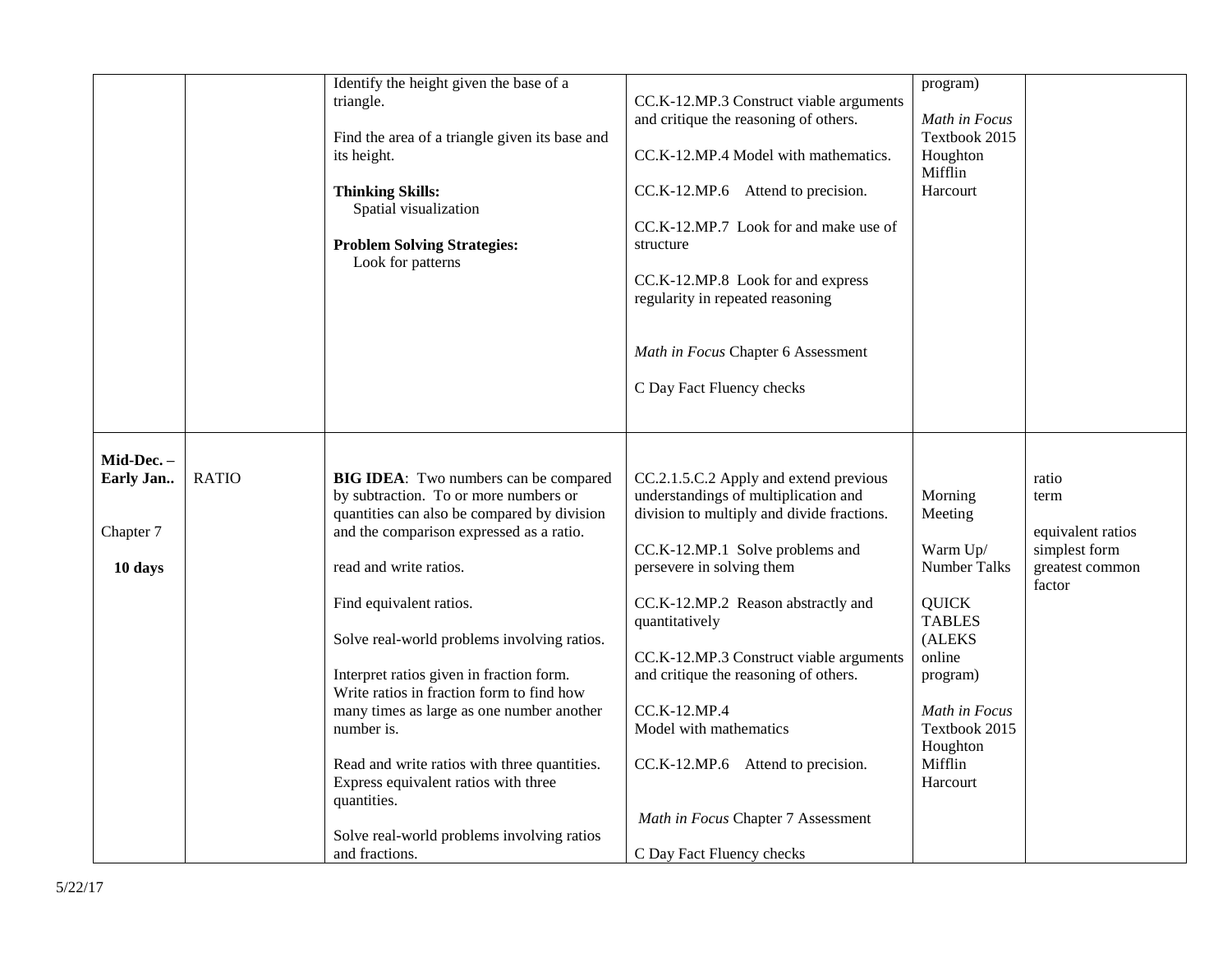|                |                 | Solve real-world problems involving ratios<br>with three quantities.<br><b>Thinking Skills:</b><br>Comparing<br><b>Problem Solving Strategies:</b><br>Make a systematic list |                                          |                               |            |
|----------------|-----------------|------------------------------------------------------------------------------------------------------------------------------------------------------------------------------|------------------------------------------|-------------------------------|------------|
| <b>January</b> |                 |                                                                                                                                                                              |                                          |                               |            |
|                | <b>DECIMALS</b> | <b>BIG IDEA:</b> Thousandths can be represented                                                                                                                              | CC.2.1.5.B.1 Apply place-value concepts  |                               | thousandth |
| Chapter 8      |                 | with three decimal places or as fractions.                                                                                                                                   | to show an understanding of operations   | Morning                       | equivalent |
|                |                 |                                                                                                                                                                              | and rounding as they pertain to whole    | Meeting                       |            |
| 8 days         |                 | Read and write thousandths in decimal and                                                                                                                                    | numbers and decimals.                    |                               |            |
|                |                 | fractional forms.                                                                                                                                                            |                                          | Warm Up/                      |            |
|                |                 | Represent and interpret thousandths in                                                                                                                                       | CC.2.1.5.B.2 Extend understanding of     | <b>Number Talks</b>           |            |
|                |                 | models or in place-value charts.                                                                                                                                             | operations with whole numbers to perform |                               |            |
|                |                 | Write a fraction with denominator 1,000 as a<br>decimal.                                                                                                                     | operations including decimals.           | <b>QUICK</b><br><b>TABLES</b> |            |
|                |                 |                                                                                                                                                                              | CC.K-12.MP.1 Solve problems and          | (ALEKS                        |            |
|                |                 | Compare and order decimals to 3 decimal                                                                                                                                      | persevere in solving them                | online                        |            |
|                |                 | places.                                                                                                                                                                      |                                          | program)                      |            |
|                |                 | Round decimals to the nearest hundredth.                                                                                                                                     | CC.K-12.MP.6 Attend to precision.        |                               |            |
|                |                 |                                                                                                                                                                              |                                          | Math in Focus                 |            |
|                |                 | Rewrite decimals as fractions and mixed                                                                                                                                      | CC.K-12.MP.8 Look for and express        | Textbook 2015                 |            |
|                |                 | numbers in simplest form.                                                                                                                                                    | regularity in repeated reasoning         | Houghton                      |            |
|                |                 |                                                                                                                                                                              |                                          | Mifflin                       |            |
|                |                 | <b>Thinking Skill:</b>                                                                                                                                                       | Math in Focus Chapter 8 Assessment       | Harcourt                      |            |
|                |                 | Identifying relationships                                                                                                                                                    | C-Day Fact Fluency check                 |                               |            |
|                |                 | <b>Problem Solving Strategy:</b>                                                                                                                                             |                                          |                               |            |
|                |                 | Make a systematic list                                                                                                                                                       |                                          |                               |            |
|                |                 | Use a diagram                                                                                                                                                                |                                          |                               |            |
|                |                 |                                                                                                                                                                              |                                          |                               |            |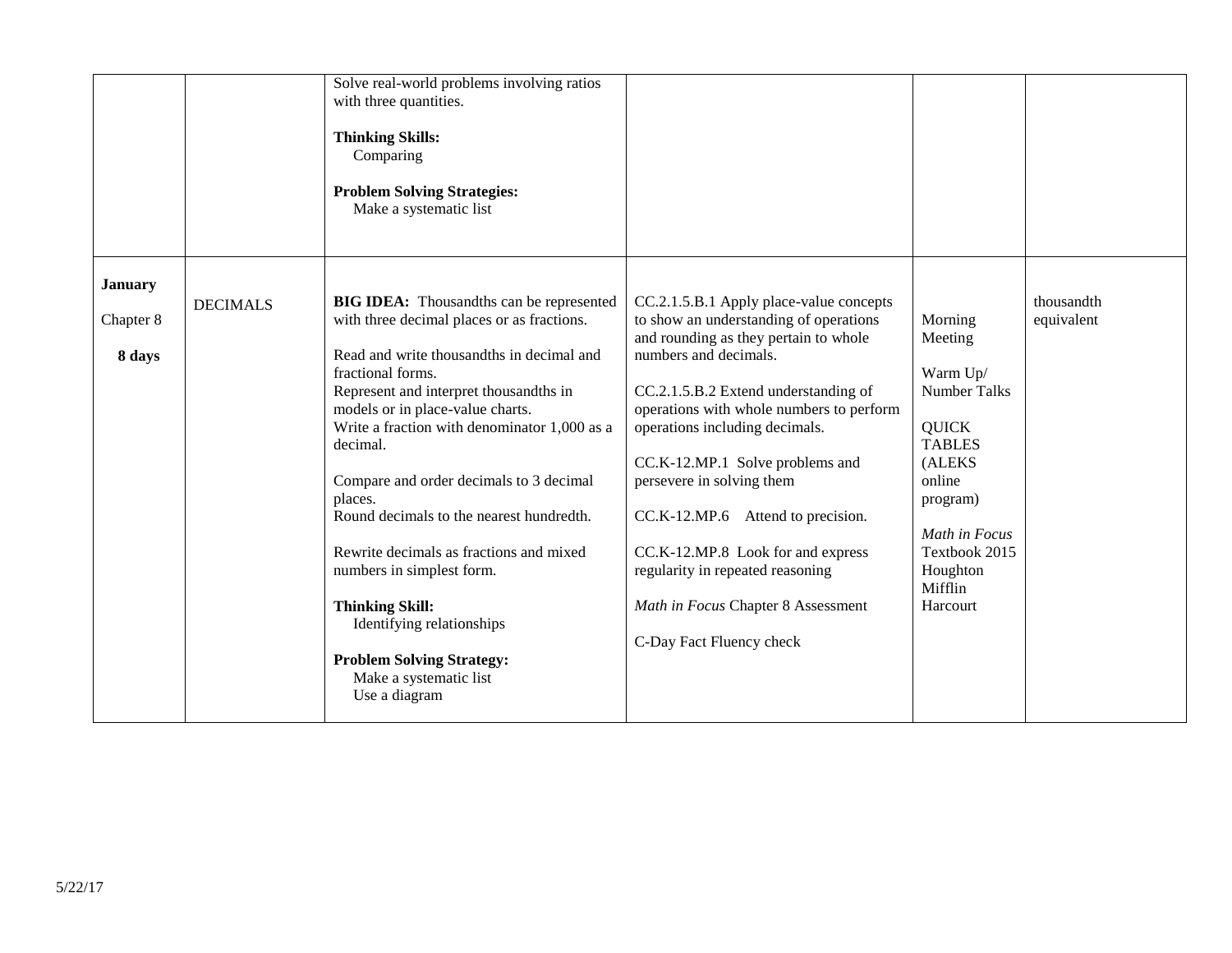| Jan. –     | <b>MULTIPLYING</b> |                                                         |                                                                                   |                               | dividend |
|------------|--------------------|---------------------------------------------------------|-----------------------------------------------------------------------------------|-------------------------------|----------|
| early Feb. | AND DIVIDING       | <b>BIG IDEA:</b> Decimals can be multiplied and         | CC.2.1.5.B.1 Apply place-value concepts<br>to show an understanding of operations | Morning<br>Meeting            | per unit |
| Chapter 9  | <b>DECIMALS</b>    | divided in the same way as whole numbers.               | and rounding as they pertain to whole                                             |                               |          |
|            |                    |                                                         | numbers and decimals.                                                             | Warm Up/                      | estimate |
| 10 days    |                    | Multiply tenths and hundredths by a 1-digit             |                                                                                   | Number Talks                  | divisor  |
|            |                    | whole number.                                           | CC.2.1.5.B.2 Extend understanding of                                              |                               |          |
|            |                    |                                                         | operations with whole numbers to perform                                          | <b>QUICK</b><br><b>TABLES</b> |          |
|            |                    | Multiply tenths and hundredths by 10, 100,<br>or 1,000. | operations including decimals.                                                    | (ALEKS                        |          |
|            |                    | Multiply tenths and hundredths by powers of             | CC.K-12.MP.1 Solve problems and                                                   | online                        |          |
|            |                    | 10.                                                     | persevere in solving them                                                         | program)                      |          |
|            |                    | Multiply tenths and hundredths by multiples             |                                                                                   |                               |          |
|            |                    | of 10, 100, and 1,000.                                  | CC.K-12.MP.2 Reason abstractly and                                                | Math in Focus                 |          |
|            |                    | Divide tenths and hundredths by a 1-digit               | quantitatively                                                                    | Textbook 2015<br>Houghton     |          |
|            |                    | whole number                                            | CC.K-12.MP.4 Model with mathematics                                               | Mifflin                       |          |
|            |                    | Round quotients to the nearest tenth or                 |                                                                                   | Harcourt                      |          |
|            |                    | hundredth.                                              | CC.K-12.MP.5 Use appropriate tools                                                |                               |          |
|            |                    |                                                         | strategically                                                                     |                               |          |
|            |                    | Divide tenths and hundredths by 10, 100, or<br>1,000.   |                                                                                   |                               |          |
|            |                    | Divide tenths and hundredths by multiples of            | CC.K-12.MP.6 Attend to precision                                                  |                               |          |
|            |                    | 10, 100, or 1,000.                                      | CC.K-12.MP.7 Look for and make use of                                             |                               |          |
|            |                    |                                                         | structure                                                                         |                               |          |
|            |                    | Estimate decimal sums, differences,                     |                                                                                   |                               |          |
|            |                    | products, and quotients.                                |                                                                                   |                               |          |
|            |                    | Convert from a larger metric unit to a smaller          | Math in Focus Chapter 9 Assessment                                                |                               |          |
|            |                    | metric unit.                                            | C-Day Fact Fluency Checks                                                         |                               |          |
|            |                    | Convert from a smaller metric unit to a larger          |                                                                                   |                               |          |
|            |                    | metric unit.                                            |                                                                                   |                               |          |
|            |                    |                                                         |                                                                                   |                               |          |
|            |                    | Solve real-world problems involving<br>decimals.        |                                                                                   |                               |          |
|            |                    |                                                         |                                                                                   |                               |          |
|            |                    | <b>Thinking Skill:</b>                                  |                                                                                   |                               |          |
|            |                    | Logical reasoning                                       |                                                                                   |                               |          |
|            |                    |                                                         |                                                                                   |                               |          |
|            |                    | <b>Problem Solving Strategy:</b><br>Use guess and check |                                                                                   |                               |          |
|            |                    | Make a systematic list                                  |                                                                                   |                               |          |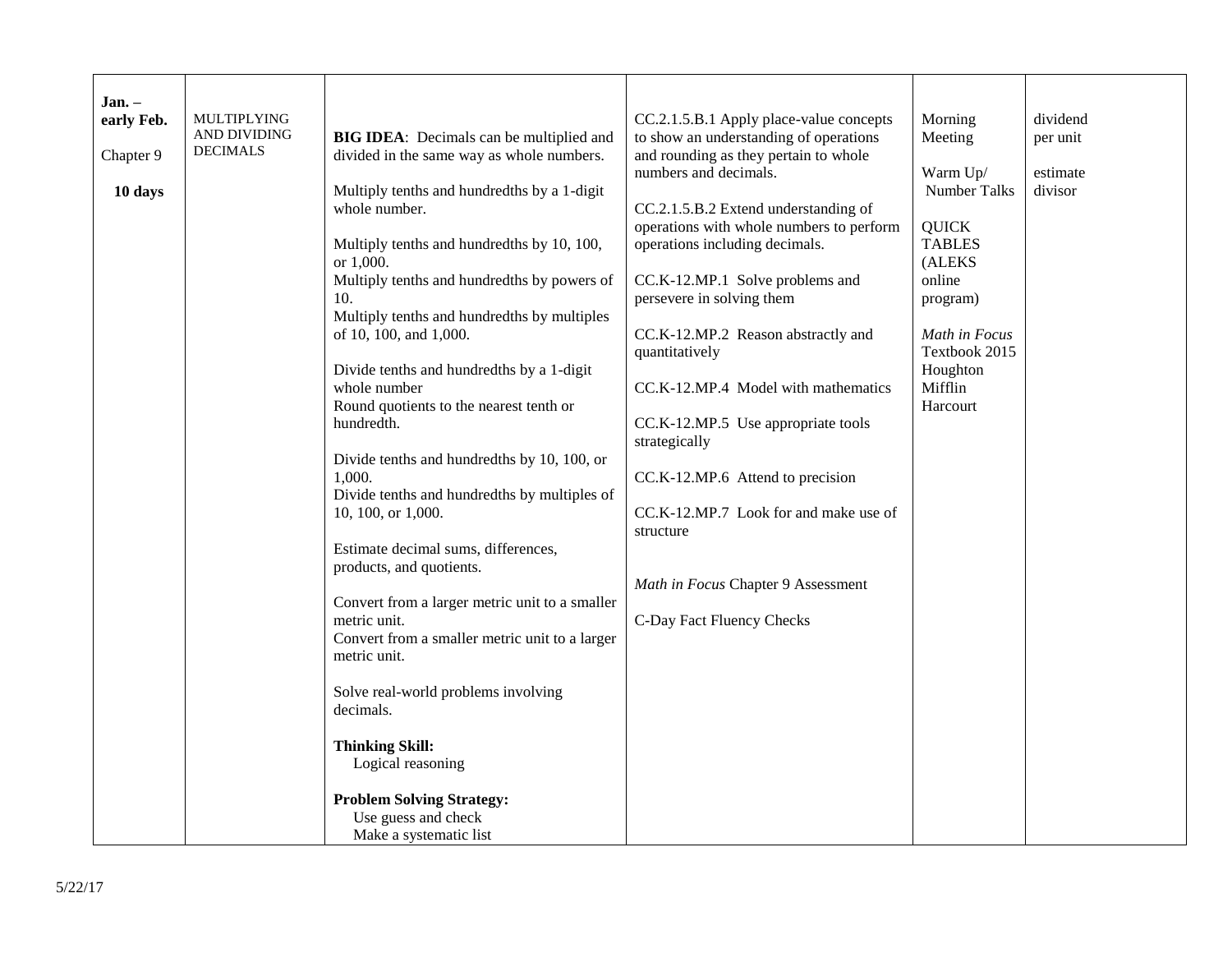| February<br>Chapter 10<br>10 days     | <b>PERCENTS</b>                         | <b>BIG IDEA:</b> Percent is another way of<br>expressing a part of a whole. Percent means<br>'out of $100$ '.<br>Relate and compare percents, decimals, and<br>fractions.<br>Express fractions as percents.<br>Use different ways to find the number<br>represented by a percent.<br>Solve real-world problems involving<br>percents.<br><b>Thinking Skills:</b><br>Identifying relationships<br><b>Problem Solving Strategy:</b><br>Use a model                                                                                                                   | CC.K-12.MP.1 Solve problems and<br>persevere in solving them<br>CC.K-12.MP.4 Model with mathematics.<br>CC.K-12.MP.6 Attend to precision.<br>Math in Focus Chapter 10 Assessment<br>C-Day Fact Fluency Check                                                                                                                                                                                                                                                                                                                                                         | Morning<br>Meeting<br>Warm Up/<br>Number Talks<br><b>QUICK</b><br><b>TABLES</b><br>(ALEKS<br>online<br>program)<br>Math in Focus<br>Textbook 2015<br>Houghton<br>Mifflin<br>Harcourt | percent<br>sales tax<br>meals tax<br>discount<br>interest                                                                                                                                                                                                                                          |
|---------------------------------------|-----------------------------------------|--------------------------------------------------------------------------------------------------------------------------------------------------------------------------------------------------------------------------------------------------------------------------------------------------------------------------------------------------------------------------------------------------------------------------------------------------------------------------------------------------------------------------------------------------------------------|----------------------------------------------------------------------------------------------------------------------------------------------------------------------------------------------------------------------------------------------------------------------------------------------------------------------------------------------------------------------------------------------------------------------------------------------------------------------------------------------------------------------------------------------------------------------|--------------------------------------------------------------------------------------------------------------------------------------------------------------------------------------|----------------------------------------------------------------------------------------------------------------------------------------------------------------------------------------------------------------------------------------------------------------------------------------------------|
| <b>March</b><br>Chapter 11<br>13 days | <b>GRAPHS AND</b><br><b>PROBABILITY</b> | BIG IDEA: Displaying data in a graph<br>highlights some features of the data.<br>Probability measures the likelihood of an<br>event occurring.<br>Make a line plot to represent data given in<br>fractions of a unit.<br>Use fractions and their operations to solve<br>problems using data.<br>Make and interpret a double bar graph.<br>Read points on a coordinate grid.<br>Plot points on a coordinate grid.<br>Graph an equation.<br>Compare two sets of data using tables,<br>graphs, and equations.<br>Generate, graph, and compare two number<br>patterns. | CC.2.3.5.A.1 Graph points in the first<br>quadrant on the coordinate plane and<br>interpret these points when solving real<br>world and mathematical problems.<br>CC.2.2.5.A.4 Analyze patterns and<br>relationships using two rules.<br>CC.2.4.5.A.4 Solve problems involving<br>computation of fractions using information<br>provided in a line plot.<br>CC.K-12.MP.1 Solve problems and<br>persevere in solving them<br>CC.K-12.MP.2 Reason abstractly and<br>quantitatively<br>CC.K-12.MP.3 Construct viable arguments<br>and critique the reasoning of others. | Morning<br>Meeting<br>Warm Up/<br>Number Talks<br><b>QUICK</b><br><b>TABLES</b><br>(ALEKS<br>online<br>program)<br>Math in Focus<br>Textbook 2015<br>Houghton<br>Mifflin<br>Harcourt | double bar graph<br>key<br>coordinate grid<br>x-axis<br>y-axis<br>coordinate plane<br>coordinats<br>ordered pair<br>x-coordinate<br>y-coordinate<br>origin<br>straight line<br>graph<br>equation<br>combinations<br>organized list<br>tree diagram<br>favorable outcome<br>theoretical probability |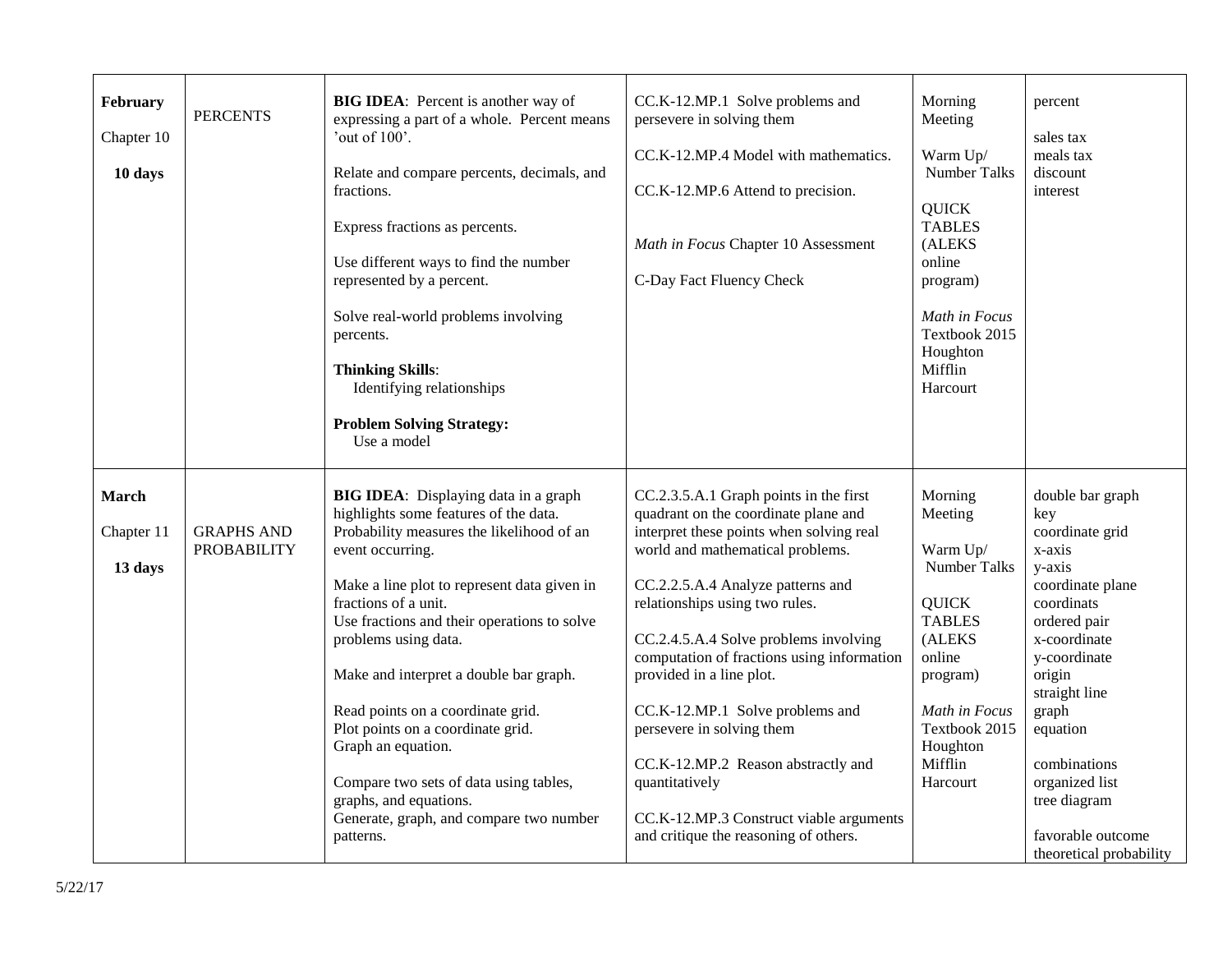|              |                  | List and count all possible combinations.                   | CC.K-12.MP.4                          |               | experimental                          |
|--------------|------------------|-------------------------------------------------------------|---------------------------------------|---------------|---------------------------------------|
|              |                  | Draw a tree diagram to show all possible                    | Model with mathematics                |               | probability                           |
|              |                  | combinations.                                               |                                       |               |                                       |
|              |                  | Use multiplication to find the number of                    | CC.K-12.MP.6 Attend to precision.     |               |                                       |
|              |                  | combinations.                                               |                                       |               |                                       |
|              |                  |                                                             | CC.K-12.MP.8 Look for and express     |               |                                       |
|              |                  | Find the experimental probability o an                      | regularity in repeated reasoning      |               |                                       |
|              |                  | outcome.                                                    |                                       |               |                                       |
|              |                  | Compare the results of an experiment with                   |                                       |               |                                       |
|              |                  | the theoretical proability.                                 | Math in Focus Chapter 11 Assessment   |               |                                       |
|              |                  | <b>Thinking Skills:</b><br>Comparing                        | C-Day Fact Fluency Check              |               |                                       |
|              |                  | <b>Problem Solving Strategies:</b>                          |                                       |               |                                       |
|              |                  | Use a diagram                                               |                                       |               |                                       |
|              |                  |                                                             |                                       |               |                                       |
| <b>April</b> | <b>GEOMETRY</b>  | <b>BIG IDEAS:</b> The sum of angle measure on               | CC.K-12.MP.1 Make sense of problems   | Morning       | angles on a line                      |
|              |                  | a line is 180°. The sum of an angle measure                 | and persevere in solving them.        | Meeting       | angles on a point                     |
| Chapter 12   | <b>ANGLES</b>    | at a point is 360°. Vertical angles have equal<br>measures. | CC.K-12.MP.2 Reason abstractly and    | Warm Up/      | intersecting lines<br>vertical angles |
| 7 days       |                  |                                                             | quantitatively.                       | Number Talks  |                                       |
|              |                  | Understand and apply the property that the                  |                                       |               |                                       |
|              |                  | sum of angle measures on a line is 180°.                    | CC.K-12.MP.4 Model with mathematics.  | <b>QUICK</b>  |                                       |
|              |                  |                                                             |                                       | <b>TABLES</b> |                                       |
|              |                  | Understand and apply the property that the                  | CC.K-12.MP.5 Use appropriate tools    | (ALEKS        |                                       |
|              |                  | sum of angle measures at a point is 360°.                   | strategically.                        | online        |                                       |
|              |                  |                                                             |                                       | program)      |                                       |
|              |                  | Understand and apply the property that                      | CC.K-12.MP.6 Attend to precision.     |               |                                       |
|              |                  | vertical angles have equal measures.                        |                                       | Math in Focus |                                       |
|              |                  |                                                             |                                       | Textbook 2015 |                                       |
|              |                  | <b>Thinking Skill:</b>                                      | Math in Focus Chapter 12 Assessment   | Houghton      |                                       |
|              |                  | Deduction                                                   |                                       | Mifflin       |                                       |
|              |                  |                                                             | C Day Fact Fluency Check              | Harcourt      |                                       |
|              |                  | <b>Problem Solving Strategies:</b>                          |                                       |               |                                       |
|              |                  | Use a diagram                                               |                                       |               |                                       |
|              |                  |                                                             |                                       |               |                                       |
| <b>May</b>   |                  | <b>BIG IDEA:</b> Properties of geometric figures            | CC.2.3.5.A.2 Classify two-dimensional |               |                                       |
|              |                  | state relationships among angles or sides of                | figures into categories based on an   | Morning       | equilateral triangle                  |
| Chapter 13   | PROPERTIES OF    | the figures. Triangles and four-sided figures               | understanding of their properties.    | Meeting       | isosceles triangle                    |
|              |                  |                                                             |                                       |               |                                       |
|              | <b>TRIANGLES</b> | have their own special properties.                          |                                       |               | scalene triangle                      |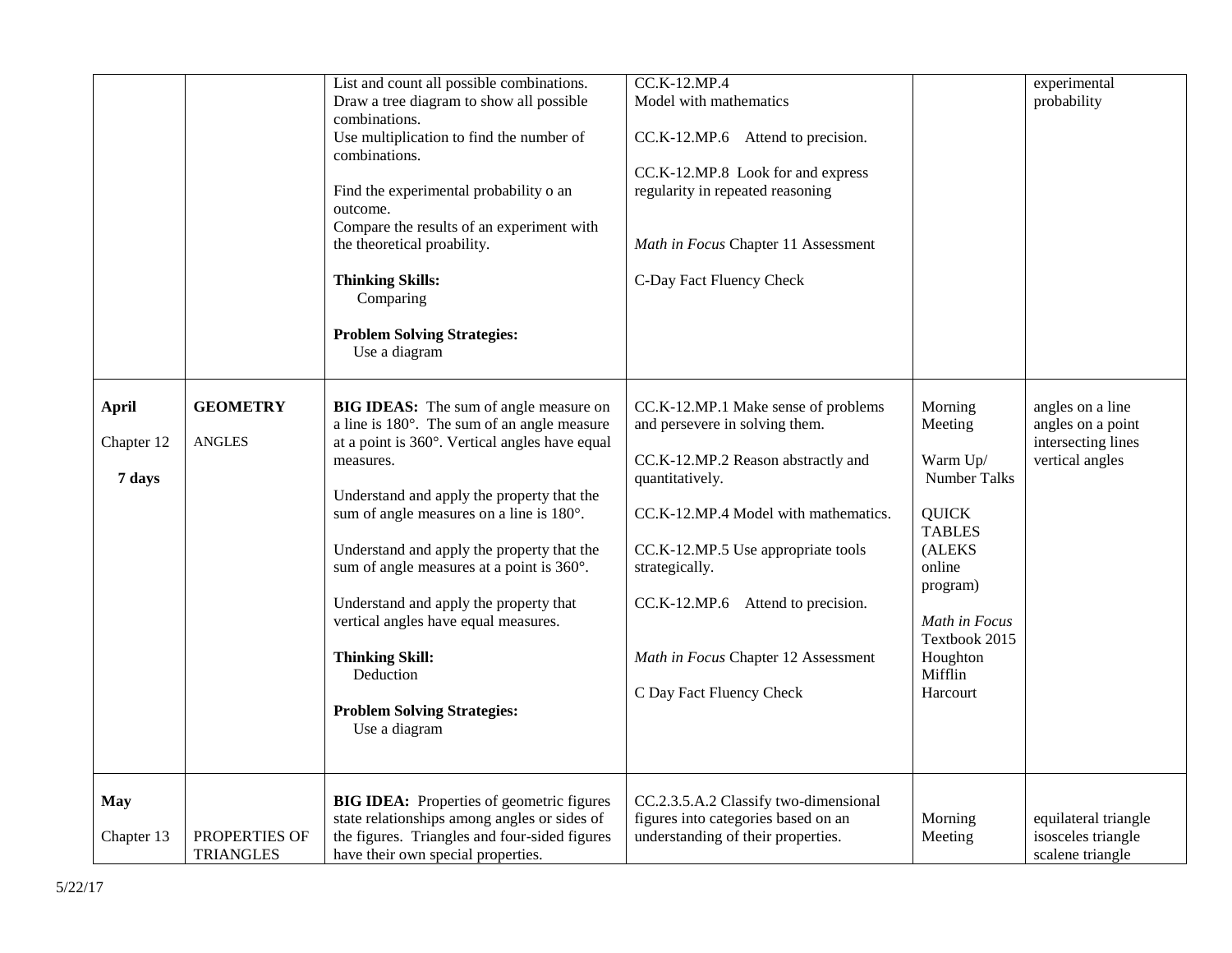| 14<br>days                         | AND FOUR-<br><b>SIDED FIGURES</b>                                          | Classify triangles by their side lengths and<br>angle measures.<br>Understand and apply the property that the<br>sum of the angle measure of a triangle is<br>$180^\circ$ .<br>Understand and apply the properties of right,<br>isosceles, and equilateral triangles.<br>Understand that the sum of the length of any<br>two sides of a triangle is greater than the<br>length of the third side.<br>Understand and apply the properties of<br>parallelogram, rhombus, and trapezoid.<br><b>Thinking Skills:</b><br>Spatial visualization<br><b>Problem Solving Strategy:</b><br>Simplify the problem | CC.K-12.MP.1 Make sense of problems<br>and persevere in solving them.<br>CC.K-12.MP.2 Reason abstractly and<br>quantitatively.<br>CC.K-12.MP.3 Construct viable arguments<br>and critique the reasoning of others.<br>CC.K-12.MP.4 Model with mathematics<br>CC.K-12.MP.6 Attend to precision.<br>Math in Focus Chapter 13 Assessment<br>C- Day Fact Fluency Check                                                                                                      | Warm Up/<br>Number Talks<br><b>QUICK</b><br><b>TABLES</b><br>(ALEKS<br>online<br>program)<br>Math in Focus<br>Textbook 2015<br>Houghton<br>Mifflin<br>Harcourt                       | right triangle<br>obtuse triangle<br>acute triangle                                                                                                                     |
|------------------------------------|----------------------------------------------------------------------------|-------------------------------------------------------------------------------------------------------------------------------------------------------------------------------------------------------------------------------------------------------------------------------------------------------------------------------------------------------------------------------------------------------------------------------------------------------------------------------------------------------------------------------------------------------------------------------------------------------|-------------------------------------------------------------------------------------------------------------------------------------------------------------------------------------------------------------------------------------------------------------------------------------------------------------------------------------------------------------------------------------------------------------------------------------------------------------------------|--------------------------------------------------------------------------------------------------------------------------------------------------------------------------------------|-------------------------------------------------------------------------------------------------------------------------------------------------------------------------|
| May- June<br>Chapter 14<br>15 days | <b>MEASUREMENT</b><br><b>AND DATA</b><br><b>SURFACE AREA</b><br>AND VOLUME | <b>BIG IDEAS:</b> The volume of cubes and<br>rectangular prisms can be expressed as the<br>number of cubic units they contain. The<br>surface area of a solid is the sum of the areas<br>of all its faces.<br>Build solids using unit cubes.<br>Determine the number of unit cubes in an<br>irregular solid<br>Draw a cube and a rectangular prism on dot<br>paper<br>Complete a partially drawn cue and<br>rectangular prism on dot paper<br>Identify and classify prisms and pyramids.<br>Identify the solid figure that can be formed<br>from a net.                                               | CC.2.1.5.B.2 Extend an understanding of<br>operations with whole numbers to perform<br>operations including decimals.<br>CC.2.4.5.A.1 Solve problems using<br>conversions within a given measurement<br>system.<br>CC.2.4.5.A.5 Apply concepts of volume to<br>solve problems and relate volume to<br>multiplication and to addition.<br>CC.K-12.MP.1 Make sense of problems<br>and persevere in solving them.<br>CC.K-12.MP.2 Reason abstractly and<br>quantitatively. | Morning<br>Meeting<br>Warm Up/<br>Number Talks<br><b>QUICK</b><br><b>TABLES</b><br>(ALEKS<br>online<br>program)<br>Math in Focus<br>Textbook 2015<br>Houghton<br>Mifflin<br>Harcourt | unit cube<br>face<br>edge<br>rectangular prism<br>prism<br>base<br>vertex<br>net<br>square pyramid<br>triangular pyramid<br>pyramid<br>triangular prism<br>surface area |